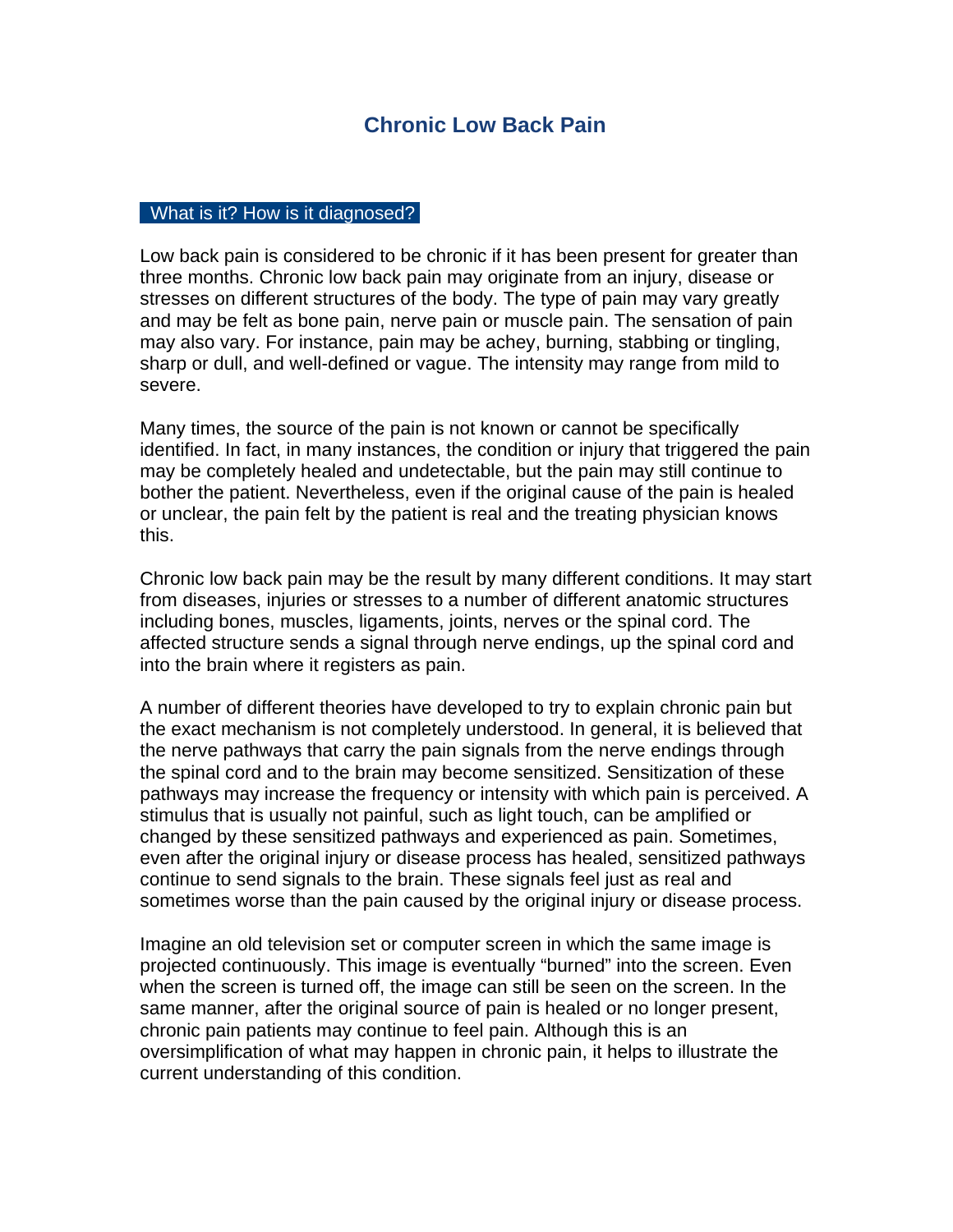## **How is chronic low back pain diagnosed?**

As mentioned earlier, chronic low back pain is defined as back pain that lasts greater than three months. During the evaluation of chronic back pain, the goal is to rule out any injuries or disease processes that place the patient at risk of further injury if not treated or addressed. In addition, a specialist will consider diagnoses that can be treated in order to reduce the pain. A good patient history and a thorough physical examination by a well-trained physician are the most important aspects of the evaluation. Serious injuries and illnesses can often be diagnosed or ruled out based on the history and physical exam alone. Lack of a definite diagnosis does not necessarily mean more testing is needed. Needless tests do not add anything to what the physician has already discovered in his or her physical examination and review of previously performed studies and treatments. In fact, unnecessary testing is not only expensive to the patient, but can expose the patient to unnecessary risks or radiation.

If the treating physician feels that more testing is needed based on the patient's history and physical exam findings, he or she will discuss this with the patient. Testing may include blood tests, radiography (X-ray imaging), bone scans, computed tomography (CT) scans, magnetic resonance imaging (MRI), diagnostic injections, electromyography (EMG) and many other specialized tests.

Often, the exact cause of the pain is still not well defined at the end of the evaluation. Nevertheless an evaluation is successful if it has ruled out those processes that place the patient at risk if they are not treated.

## **What treatments are available?**

Treatments for chronic back pain can vary greatly depending on the type and source of the pain. If a treatable source of the pain is found, then the underlying process can be addressed. When the underlying cause is either not specifically identifiable or not amenable to treatment, then the symptoms are treated. The goals of the treatment are to reduce pain, improve quality of life and increase function.

There are several different general categories of treatment that are usually recommended for chronic back pain. These categories include physical therapy, medications, coping skills, procedures and alternative medicine treatments. The treating physician will tailor a program involving a combination of these options to address the patient's needs. Involvement of a physician with special training in chronic pain management may be advisable in some cases.

Physical therapy includes patient education, and patient training in a variety of stretching and strengthening exercises, manual therapies and modalities (ice, heat, transcutaneous electrical nerve stimulation [TENS], ultrasound, etc.). Active therapies which the patient can continue on his or her own (such as exercise and strengthening) usually have the most permanent and long lasting effects. A home exercise program (HEP) is usually in place before the patient is discharged from